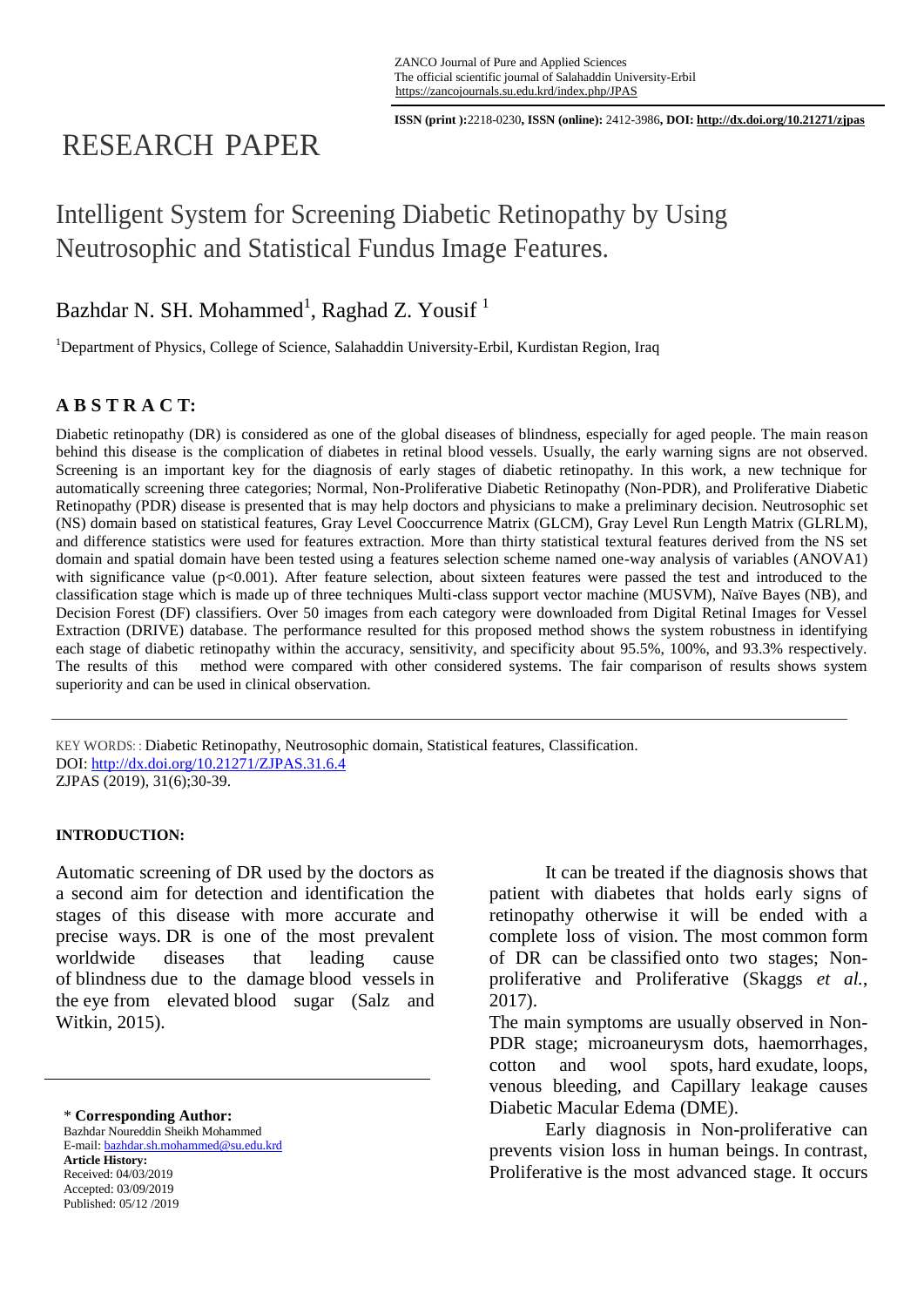when the retina starts to grow abnormal blood vessels. This is called Neovascularization (NVE). The formation of these new vessels is easy fragile and either make few dark floaters if they bleed little and If they bleed a lot, blood diffuses through the vitreous chamber then might cause loss of visual capacity [\(Dodson, 2007\)](#page-9-2). Figure 1, depicts a comparison between the symptoms in Non-PDR and PDR cases in DR.



**Figure1:** The symptoms of Non-PDR and PDR.

Screening Programmed reduces the workload which usually the physicians faced and plays an important role in quality assurance tasks. Medical image analysis allows scientists and ophthalmologists to make a better decision about the stage of this disease. Many screening techniques in the last years have been devoted to detect automatically and classify stages DR, such as fundus photography, fluorescein angiography, B-scan ultrasonography and monochromatic photography [\(Salz and Witkin, 2015\)](#page-9-0).This technology is called Computer Aided Diagnosis (CAD).

CAD provides useful information about the nature and status of the effect of diabetes on the eye [\(Verma](#page-9-3) *et al.*, 2011). Till now there has been no single modality software exist to satisfy all requirements for automatically screening. Recently many algorithms have been developed to diagnose image. Besides, increasing the number of patients, the detection methods have to be increased as well. The goodness of any screening method is determined by how accurate this technique to address the different stages of DR.

The main objective this work is presenting an artificial intelligence system to detect DR cases according to three classes: Normal, Non-PDR and PDR based on Neutrosophic set domain and statistical set domain that make the

ophthalmologists and doctors give a better decision to the patients about the phases of the disease.

# **1. MATERIALS AND METHODS**

In this work, 150 (1240x1488) fundus images divided into three different sets of Normal, Non-PDR, and PDR classes were used. 50 images are defined as Normal. 50 images are Non-PDR and last 50 images are PDR. The digital images have been collected from the DRIVE database project (Staal *et al.*[, 2004\)](#page-9-4).All the images have been accepted and reviewed by expert ophthalmologists. Figure 2, represents the flow chart diagram of the proposed method which splits mainly into two structures offline and real-time system.

First of all, in an offline method, the collecting data went through image preprocessing stage. The images from each category (Normal, Non-PDR, and PDR) were resized to (576x576) to reduce processing time. Secondly, all the images were changed from RGB to grayscale, to get uniform intensity before denoising them by the median filter. Then the images were enhanced with adaptive histogram equalization to increase their visual quality and contrast [\(Gonzalez and Woods, 2003\)](#page-9-5).

After, the statistical and textural features from each fundus image were extracted in spatial and NS domain. In the spatial domain the gray level was by two techniques; GLCM, and GLRLM. From GLCM probabilistic distribution was generated to derive difference statistics features. From NS domain, the images were derived based upon True (T), Indeterminate (I), and False (F). Later all matrices were introduced to the stage of statistical features extraction and calculation at the output of this stage. The feature vector (Fv) was produced to easy describe important characteristics from images. Then, the all features were analyzed by using ANOVA1.

In ANOVA1 test, only those features are remained that make the images clinically significant. To test the powerful of suggested method the data were split onto training\testing sets. Finally, the performance measurements

ZANCO Journal of Pure and Applied Sciences 2019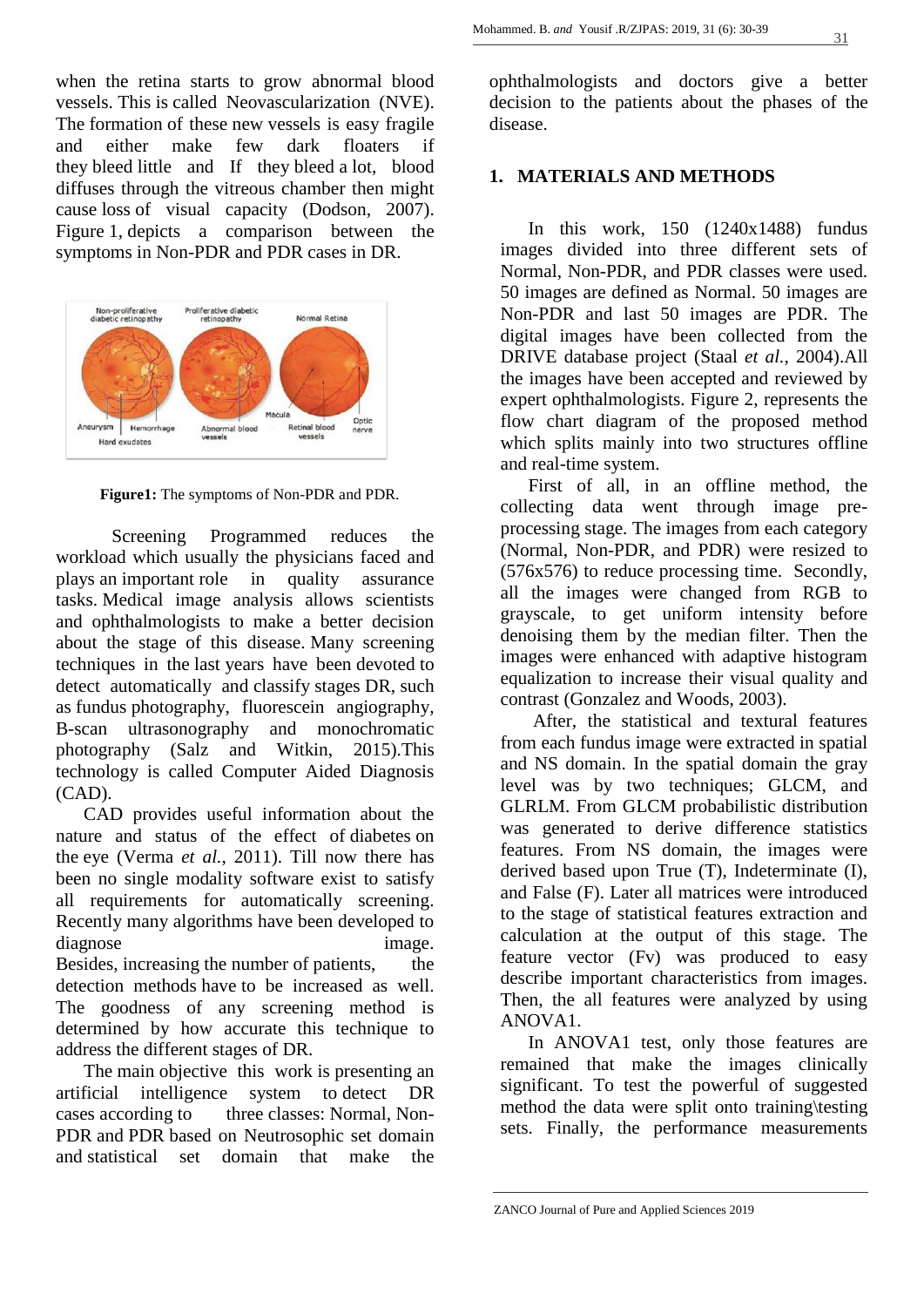used to evaluate the ability of the method and three different image arguments. Besides, in a real-time system, the fundus photographs undergo the same pre-processing. During analyzing, significant features are selected from them and a feature

vector is formed for each image before introducing to the proposed classifiers to give a decision about each image individually either it belongs to Normal, Non-PDR, or PDR.



**Figure 2:** Block diagram of proposed method.

#### **1.1 Extraction features**

The main purpose of extracting features from the data is to increase the differentiate images, reduce the original data characteristics during the analysis process, and improves the accuracy of classification output [\(Ahmed, 2016,](#page-8-0) [Yaba, 2016\)](#page-9-6). The features from the data were extracted by performing: Neutrosophic and Statistical features.

### **1.1.1 Neutrosophic Image Feature Extraction**

 The Neutrosophic concept is a branch of philosophy was found by Smarandache and it has been employed widely in some branch of sciences especially founds impressively in image processing like medical image segmentation [\(Smarandache, 2005\)](#page-9-7). A Neutrosophic set domain studies the origin, nature, and scope of neutralizing and their interactions with different ideational spectra. In NS,an image becomes more

ZANCO Journal of Pure and Applied Sciences 2019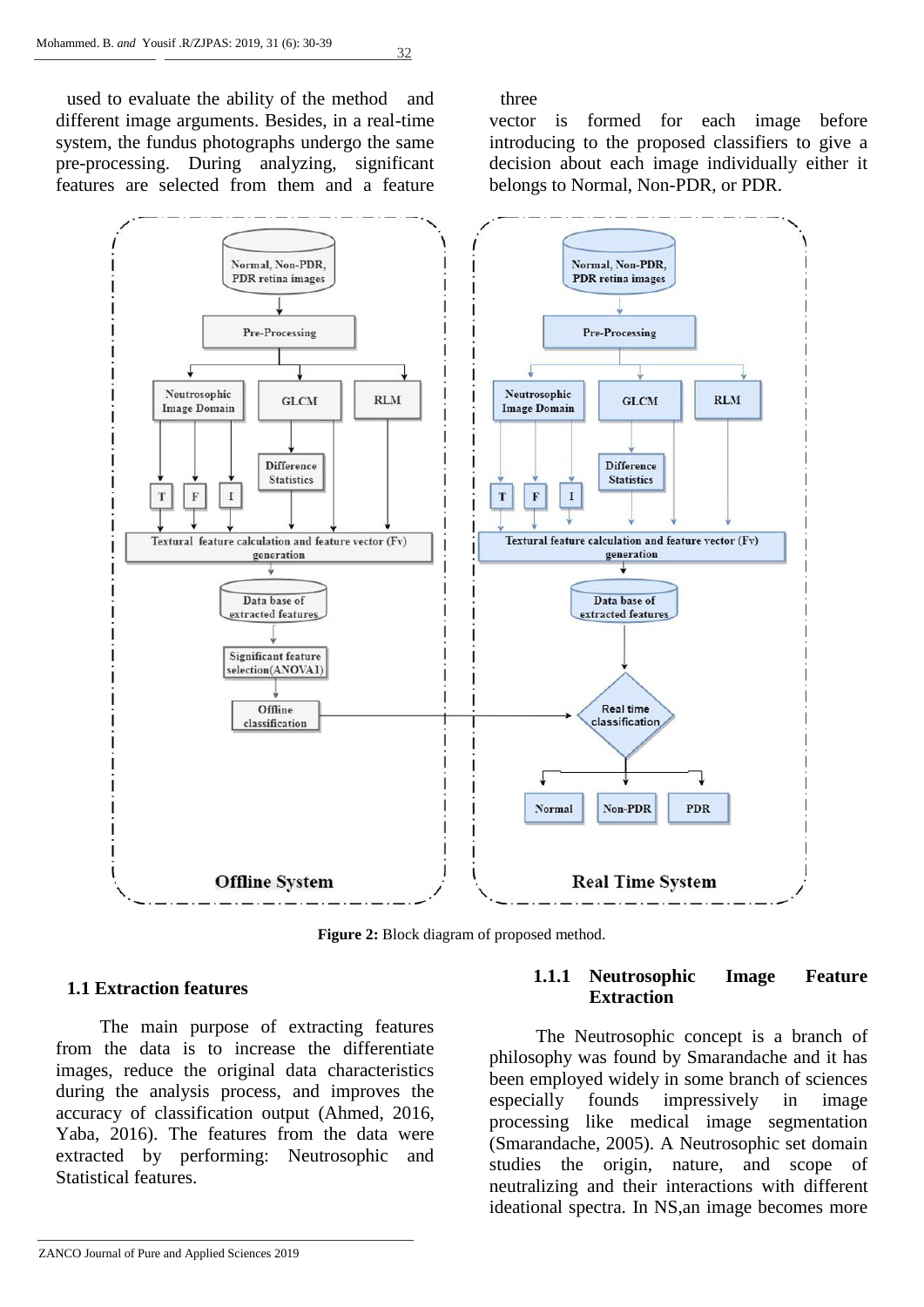suitable and uniform for the human viewer. The probability in NS image (PNS) can be represented in three components; T, I and F., which means that the pixel is T% true, I% indeterminate and F%

false. T, I and F are functions undertaken by any known or unknown parameters. Each component has a value of [0, 1]. Figure. 3, Shows T.F, I and Homogeneity domain.



**Figure 3:** True, False, Indeterminacy, and Homogeneity components for DR image.

 Any pixel P in image domain is defined as  $P(T,I,F)$  then pixel  $p(i,j)$  in image domain is transformed into the Neutrosophic set domain  $p(i,j) = {T(i,j), I(i,j), F(i,j)}$ , where  $T(i,j), I(i,j)$  and  $F(i,j)$  are values for each membership. The intensity of the pixel  $(i,j)$  can be shown as  $g(i,j)$ . Let U be a universe of discourse,and W is a set in U composed of light pixels. Each part of the transformation algorithm can be defined as [\(Salama](#page-9-8) *et al.*, 2017) [\(Eisa, 2014\)](#page-9-9):

$$
\overline{g(t,j)} = \frac{1}{w x w} \sum_{n=i}^{i+\frac{w}{2}} \sum_{n=j-\frac{w}{2}}^{j+\frac{w}{2}} g(m,n)
$$
(1)

$$
T(i,j) = \frac{\overline{g(i,j)} - \overline{g_{min}}}{g_{max} - g_{min}}\tag{2}
$$

$$
I(i,j) = \frac{\delta(i,j) - \delta_{min}}{\delta_{max} - \delta_{min}}\tag{3}
$$

$$
F(i,j) = 1 - t(i,j) \tag{4}
$$

$$
\delta(i,j) = |g(i,j) - \overline{g(i,j)}|
$$
\n(5)

Where  $(g(i, j))$  is the local mean value of the pixels of the window size in the level domain and  $\delta(i,j)$  homogeneity value of T at  $(i,j)$ . Homogeneity describes the local information, especially in segmented image. Neutrosophic images appeared by three matrices: object, edge, and background. In common probability white pixel values for object part, the probability of nonwhite pixel values for background membership, and for limit between a

non-white and white probability of the boundary was proposed. Neutrosophic set features for a particular component is described by three set of features; GLCM. RLM, and Difference statistics features and described each one according to T,F, and I components [\(Salama et al., 2017\)](#page-9-8):

Entropy feature; it measures the disorder of an image. When the elements are not uniform to each other then they make of entropy increase.

$$
En_{NS} = En_T + En_F + En_I \tag{6}
$$

$$
En_T = \sum_{i=1}^{N} \sum_{j=1}^{N} P_T(i,j) ln P_T(i,j)
$$
(7)

$$
En_F = \sum_{i=1}^{N} \sum_{j=1}^{N} P_F(i,j) ln P_F(i,j)
$$
 (8)

$$
En_{I} = \sum_{i=1}^{N} \sum_{j=1}^{N} P_{I}(i,j) ln P_{I}(i,j)
$$
\n(9)

Contrast feature; it measures the illuminance level between the pixels, or color that makes an object to be distinguished.

| $CO_{NS} = CO_T + CO_F + CO_I$                          | (10) |
|---------------------------------------------------------|------|
| $CO_T = \sum_{i=1}^{N} \sum_{j=1}^{N} (i-j)^2 P_T(i,j)$ | (11) |

$$
CO_F = \sum_{i=1}^{N} \sum_{j=1}^{N} (i-j)^2 P_F(i,j)
$$
 (12)

$$
CO_{I} = \sum_{i=1}^{N} \sum_{j=1}^{N} (i-j)^{2} P_{I}(i,j)
$$
 (13)

Energy feature; it measures the quantity of elements which corresponds to the mean squared value of the signal.

$$
En_{NS} = E_T + E_F + E_I \tag{14}
$$

$$
E_T = \sqrt{\sum_{i=1}^{N} \sum_{j=1}^{N} P_T(i,j)^2}
$$
 (15)

$$
E_F = \sqrt{\sum_{i=1}^{N} \sum_{j=1}^{N} P_F(i,j)^2}
$$
 (16)

ZANCO Journal of Pure and Applied Sciences 2019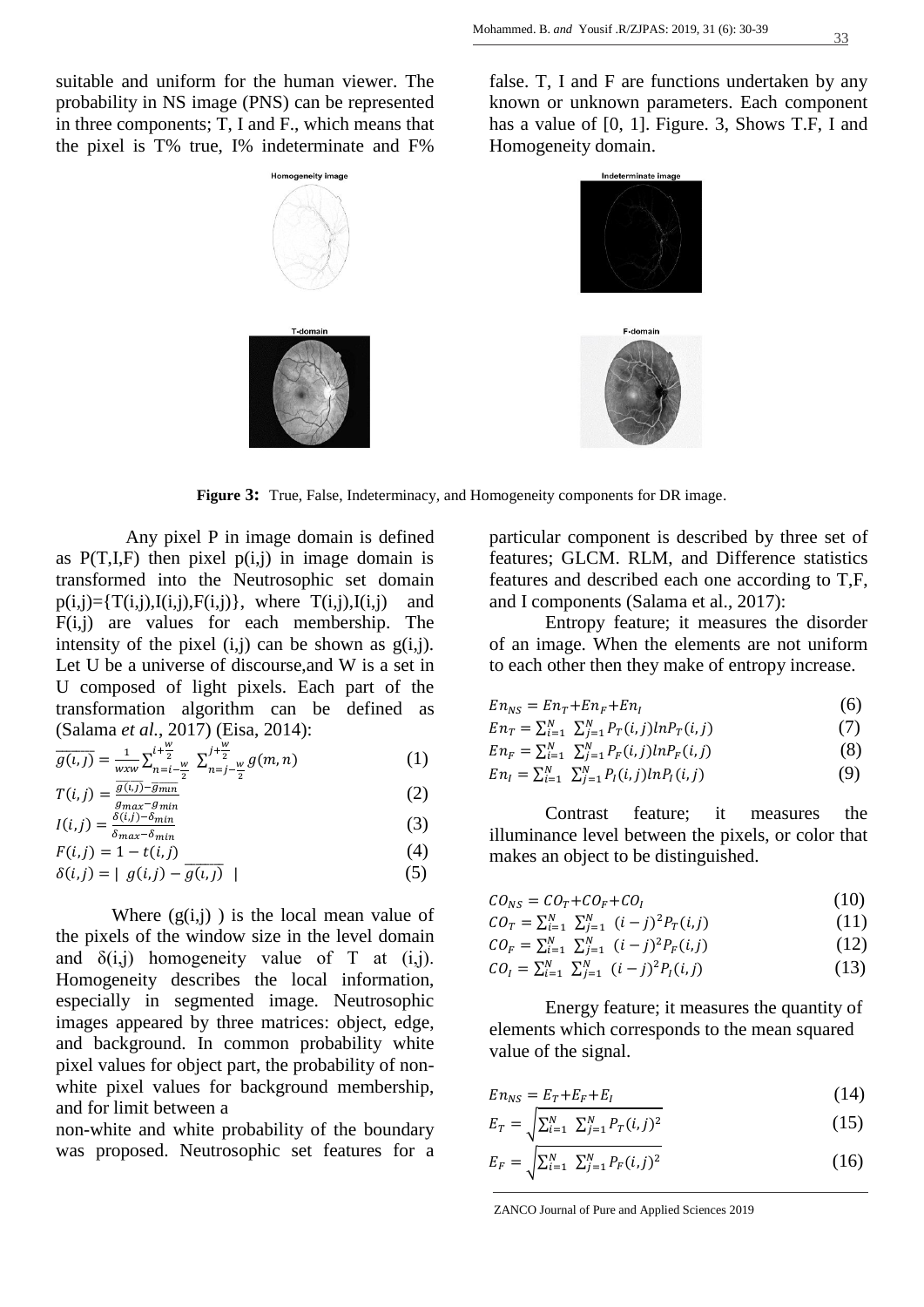$$
E_I = \sqrt{\sum_{i=1}^{N} \sum_{j=1}^{N} P_I(i,j)^2}
$$
 (17)

Homogeneity feature; it measures how much closes the surrounding distribution elements to the diagonal of the image matrix.

$$
HO_{NS} = HO_T + HO_F + HO_I \tag{18}
$$

$$
HO_T = \sum_{i=1}^{N} \sum_{j=1}^{N} \frac{P_T(i,j)}{1+|i-j|}
$$
(19)

$$
HO_F = \sum_{i=1}^{N} \sum_{j=1}^{N} \frac{P_F(i,j)}{1 + |i - j|}
$$
 (20)

$$
HO_{I} = \sum_{i=1}^{N} \sum_{j=1}^{N} \frac{P_{I}(i,j)}{1 + |i - j|}
$$
 (21)

## **1.1.2 Statistical Features**

In an extraction features step, GLCM, GLRLM, and difference statistics were used for combinations the intensity of pixels value. GLCM used as two dimensional matrices of joint probabilities corresponding to the relative frequency of occurrence of pairs, with a distance d between them in a given direction [\(Alsmadi,](#page-8-1)  [2017\)](#page-8-1). Some of the statistical features were utilized in this paper are Homogeneity, Energy, Entropy Contrast, Symmetry, Correlation, and Momentum 1, Momentum 2, Momentum 3, Momentum 4, Angular  $2<sup>nd</sup>$  Momentum Difference, Contrast Difference, Mean Difference, Entropy Difference, Short Run Emphasis, Long Run Emphasis, Run Percentage, Gray Level Non-Uniformity, and Run Length Nonuniformity.

Haralick developed a set of texture features from GLCM for an image to measure both first and second order statistics [\(Haralick](#page-9-10) *et al.*[, 1973,](#page-9-10) [Haralick, 1979\)](#page-9-11). Gray level cooccurrence matrix (GLCM) for an image of size M x N is represented as(Acharya *et al.*, 2011):

$$
C_d(i,j) = |\{(p,q), (p + \Delta x, q + \Delta y): I(p,q) = i, I(p + \Delta x, q + \Delta y) = j\}|
$$
\n(22)

Where i, j defined as spatial coordinates, position operator  $d = (\Delta x, \Delta y)$ , the below equation used to find the grayscale probability of a pixel at  $(\Delta x, \Delta y)$ :

$$
P_d(i,j) = \frac{c_d(i,j)}{\sum c_d(i,j)}
$$
 (23)

# **1.2Classifiers**

Neural Network is presumed as one of the most powerful technique that widely applied on many biomedical processes to recognizing types

of disease and classify them to test a constructed models or diagnostic systems based on mathematical operations [\(Ismail and Yaba, 2015\)](#page-9-12). To guess the output classes according to Normal, Non-PDR, and PDR, three classification methods were suggested: MUSVM, NB, and DF classifier.

## **1.2.1 Multi-Class support vector machine (MUSVM)**

In general, SVM is a nonlinear learning algorithm with high generalization ability to classify images. It performs to classify problems of two groups of sets. SVM classifier determines the best hyperplane which distinguishes between each positive and negative training sample [\(Chamasemani and Singh, 2011\)](#page-9-13). Multi-class classification problems usually are handled to categorize the features according to more than two binary categories (k >2). To solve MUSVM problems, normally the feature variables in a feature vector are proportional to the number of labels. In common two special approaches are available: one-versus-rest [\(Hong and Cho, 2008\)](#page-9-14) and one-versus-one [\(Milgram](#page-9-15) *et al.*, 2006). These two strategies can split the multi-class problem to multiple binary classification subproblems for training data set. The output training set can be set up to carry out predictions about a test sample [\(Chamasemani and Singh, 2011\)](#page-9-13).

## **1.2.2 Naïve Bayesian (NB)**

The NB model is a heavily simple and effective method in machine learning. It can predict class labels form on a strong conditional independence assumption. Therefore, the probability of one feature does not make any effect on the other independence assumptions [\(Mukherjee and Sharma, 2012\)](#page-9-16). The NB algorithm depends on the information of the comparable restricted pixels that already classified in training sets. Suppose C, are classes and m refers to possible classes  $C = \{C_1, C_2, C_3, ..., C_m\}$  for the domain of training set D in n-dimensional vector  $D = \{D_1, D_2, D_3, \dots, D_n\}$ . The classifier model estimates that  $X \in D_i$  if and only if it has the maximum posteriori probability conditioned on D [\(Noronha](#page-9-17) *et al.*, 2014).

$$
P(C_i|D) > P(C_j|D) \quad , \quad 1 \le j \le m, \quad j \ne i \tag{24}
$$

#### ZANCO Journal of Pure and Applied Sciences 2019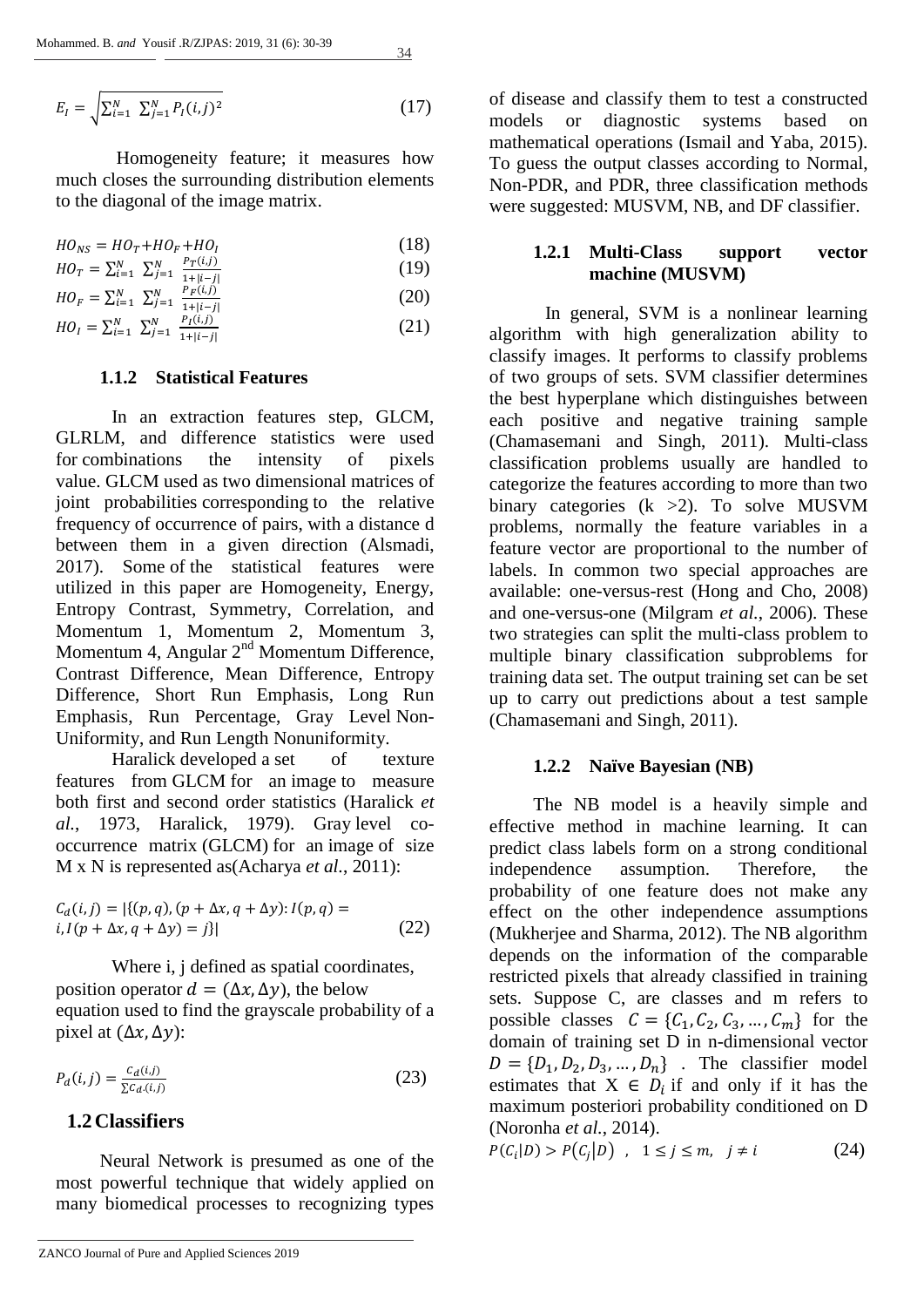By applying Bayes' rule to calculate the probability of a document D in a class C:  $P(C_i|D) = \frac{P(D|C_j)P(C_j)}{P(D)}$  $P(D)$  (25) Where P(D) has constant size for all classes, while only  $P(D | C_i) P(C_i)$  required to be maximized.

#### **2.1.1 Decision Forest (DF)**

The random decision it is an attractive tree predictor tool for appraising image regression. It is decided by the distribution of trees separately and the correlation between them to operate datasets [\(Breiman, 2001\)](#page-9-18). The main point of the tree is randomly select observations and specified features in a feature vector to produce multiple decision trees from the number of trees and then average the results. After that, the algorithm will select the class before are they restricted through bagging technique. Bagging algorithm is used to show decorrelation between training sets in order to decrease the variance of the model [\(James](#page-9-19) *et al.*[, 2013\)](#page-9-19).

#### **1.3 Performance Measurements**

To weigh the effectiveness of proposed method, the confusion matrix (error matrix) tool was employed as a statistical performance to evaluate the classification model[\(Stehman, 1997\)](#page-9-20). The parameters such as Accuracy, Sensitivity, Specificity, Precision, and F1-Score are computed for each iteration [\(Trevethan, 2017\)](#page-9-21):

$$
Sensitivity = \frac{T_p}{T_p + F_N} * 100
$$
 (26)

$$
Specificity = \frac{T_N}{F_p + T_N} * 100
$$
 (27)

$$
Accuracy = \frac{T_{p} + T_{N}}{T_{p} + T_{N} + F_{p} + F_{N}} * 100
$$
\n
$$
T_{n} \tag{28}
$$

$$
\text{Precision} = \frac{\text{T}_{\text{p}}}{\text{T}_{\text{p}} + \text{T}_{\text{p}}} * 100 \tag{29}
$$

$$
F1\_score = \frac{2T_p}{2T_p + F_p + F_N} * 100
$$
 (30)

Where, TP, TN, FP and FN represent True Positive, True Negative, False Positive, and False Negative, respectively. The train and test data sets were split into three-fold cross-validation as represented in Table 1.

**Table 1.** Splitting the input data into the training and testing sets.

| <b>Cross folds</b> | <b>Splitting ratio</b>    |
|--------------------|---------------------------|
| $1st$ training     | 30% Training 70% Testing  |
| $2nd$ training     | 70% Training 30% Testing  |
| $3rd$ training     | 30% Training (Random) 70% |
|                    | Testing                   |

To predict the output classifier the input fields were specified into class labels. Classes with their corresponding labeled number are represented in Table 2. One-way analysis of variance (ANOVA1) was performed to select the succeeded features among all applying features [\(Hogg and Ledolter, 1987\)](#page-9-22). It is usually a comparison method to indicate how close or far away from the means between the groups and within the groups. ANOVA decision represents the probability of occurrence (p-value) value. If the p-value is too small or near to zero, in this case, the null hypothesis is rejected and suggests that at least one sample means among all tested groups is significantly different as compared to the other samples mean [\(Acharya](#page-8-2) *et al.*, 2009).

| <b>Table 2.</b> Class labels     |  |  |  |  |
|----------------------------------|--|--|--|--|
| <b>Numbers</b><br><b>Classes</b> |  |  |  |  |
| Normal                           |  |  |  |  |
| Non-PDR                          |  |  |  |  |
| PDR.                             |  |  |  |  |

#### **2. RESULTS**

Among 38 applied features after preb processing step, 16 features were selected by ANOVA1 with their p-values <0.001 to increase the accuracy of the method and to become more suitable to overcome the case of the disease. The succeeded features have been shown in Table 3.

**Table 3.** List of selected features according to their p-

|                       | values.        |               |
|-----------------------|----------------|---------------|
| <b>Features Name</b>  | <b>Feature</b> | p-value       |
|                       | <b>Number</b>  |               |
| NS-Energy             | 2              | 3.7767815e-07 |
| NS-Symmetry           | 5              | 2.7919764e-05 |
| NS-Correlation        | 6              | 8.5578876e-13 |
| NS-Moment 3           | 9              | 1.6331283e-05 |
| NS-Short Run Emphasis | 11             | 6.5423865e-07 |
| NS-Run Percentage     | 13             | 8.5175199e-09 |
| NS-Gray Level Non-    | 14             | 0.00081359183 |
| Uniformity            |                |               |
| NS-Run Length Non-    | 15             | 6.4482585e-08 |
| Uniformity            |                |               |

ZANCO Journal of Pure and Applied Sciences 2019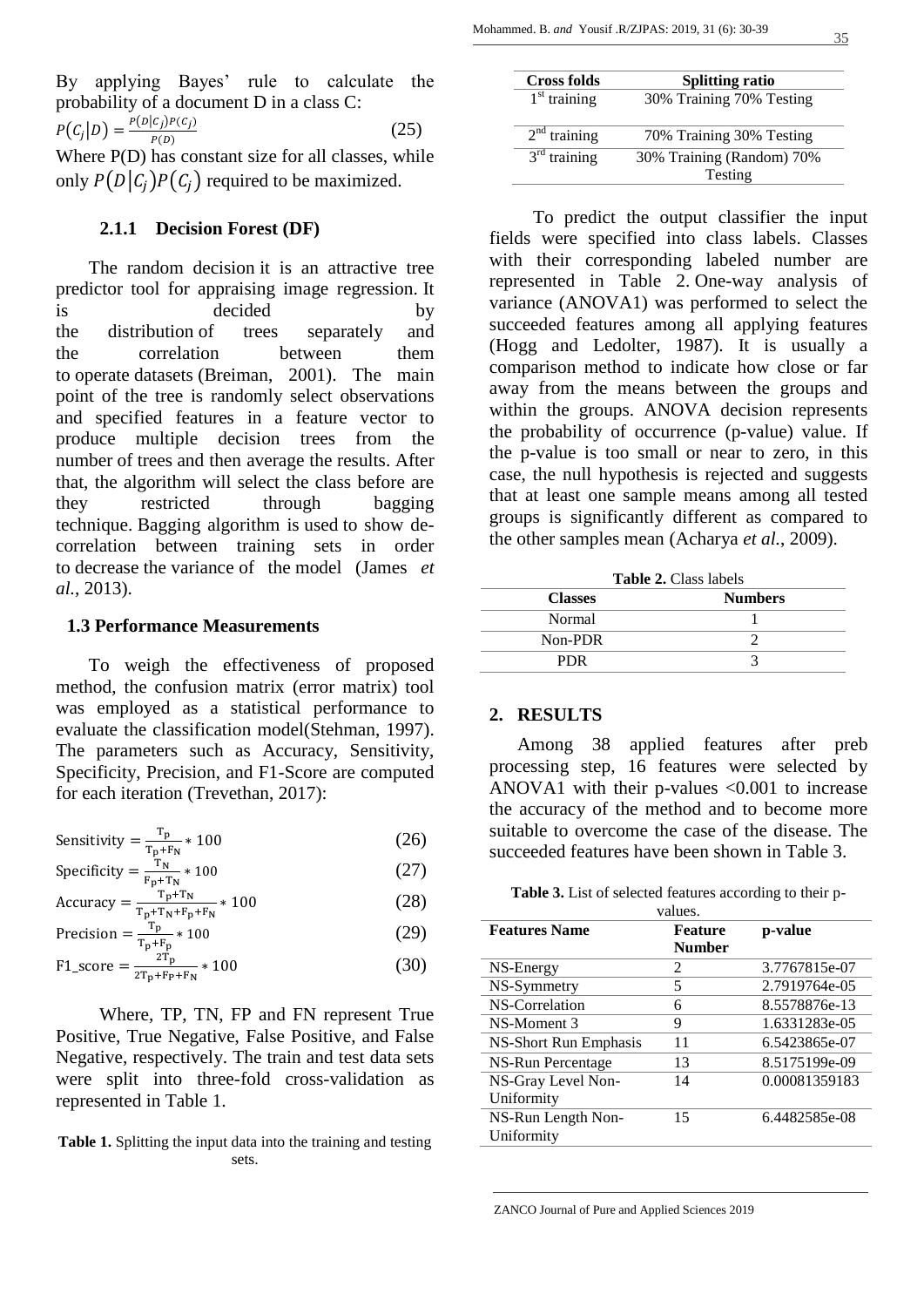| NS-Angular Second      | 16 | 4.3907629e-05 |
|------------------------|----|---------------|
| Moment                 |    |               |
| NS-Contrast Difference | 17 | 1.2192163e-08 |
| NS-Mean Difference     | 18 | 3.7640087e-08 |
| NS-Entropy Difference  | 19 | 3.1124333e-07 |
| Homogeneity            | 20 | 3.3957011e-06 |
| Entropy                | 22 | 6.4770609e-14 |
| Angular Second Moment  | 35 | 4.4096184e-05 |
| Entropy                | 38 | 1.3581388e-17 |

Box graph usually is used to test and show relationships between categorical variables to provide more information about the samples. In Figure 4, two successive features are drawn which retrieved from Table 3, to show a difference between the groups means. From both, a clear separation seen that corresponds to statistically significant features to differentiate between the DR cases in clinical observation.



**Figure 4:** Box graph for two passed features: Entropy and NS-Run percentage.

Tables 4 and 5, illustrate four measurements; Accuracy (Acc), Sensitivity (Se), Specificity (Sp), and Precision (Pre) which found in a confusion matrix to show the best correctness results among final results of suggest method which were classified according to previously mentioned classification techniques. From Table 4, represents the outcome results when only the spatial domain was used to extract features, the ability of the system was poor to distinguish the differences between the stages due to the low percentage values of classification measurements. In contrast, in Table 5, there is a significant increase of performance classification has been seen after the features were extracted from both spatial and Neutrosophic domain which gives suitable output for clinical observation.

**Table 4.** Performance measurements for each classification method without NS features.

| <b>Classification</b><br><b>Methods</b> | Training<br><b>Sets</b> | Acc<br>(%) | Sn<br>$($ %) | Sp<br>$($ %) | Pre<br>$(\%)$ |
|-----------------------------------------|-------------------------|------------|--------------|--------------|---------------|
|                                         | 1                       | 75.2       | 91.4         | 67.1         | 58.1          |
| <b>MUSVM</b>                            | 2                       | 71.1       | 96.6         | 56.7         | 53.8          |
|                                         | 3                       | 47.6       | 100          | 21.4         | 38.8          |
|                                         | 1                       | 54.2       | 91.4         | 35.7         | 41.5          |
| <b>Naïve Bayes</b>                      | 2                       | 68.9       | 86.7         | 60           | 52            |
|                                         | 3                       | 40.9       | 100          | 51.1         | 36            |
|                                         | 1                       | 63.8       | 80           | 55.7         | 47,4          |
| <b>Decision forest</b>                  | $\overline{2}$          | 77.8       | 80           | 76.6         | 63.1          |
|                                         | 3                       | 41.9       | 91.2         | 43.8         | 36.4          |

**Table 5.** Performance measurements for each classification method with NS features.

| <b>Classification</b>  | Trainin | Acc    | Sn   | Sp   | Pre    |
|------------------------|---------|--------|------|------|--------|
| Methods                | g Sets  | $(\%)$ | (%)  | (%)  | $(\%)$ |
|                        |         | 93.3   | 88.6 | 95.7 | 91.1   |
| <b>MUSVM</b>           | 2       | 95.5   | 100  | 93.3 | 88.2   |
|                        | 3       | 93.3   | 94.3 | 92.8 | 86.8   |
|                        |         | 72.3   | 80   | 68.5 | 56     |
| <b>Naïve Bayes</b>     | 2       | 86.6   | 93.3 | 83.3 | 73.8   |
|                        | 3       | 72.3   | 80   | 68.5 | 56     |
|                        | 1       | 82.8   | 82.8 | 82.8 | 70.7   |
| <b>Decision forest</b> | 2       | 93.3   | 93.3 | 93.3 | 87.5   |
|                        | 3       | 81.9   | 100  | 72.8 | 64.8   |

Figure 5, represents the comparison between the accuracy of the method with and without NS-domain. In MUSVM the accuracy raised to more than 95.5 %, while it was about 75% before applying NS. While, In NB classification, the final outcome changes about 70% and nearly 87% for both NS and without NS. Additionally, the accuracy increased by approximately 14% in DF and finally reached 93.3%.

ZANCO Journal of Pure and Applied Sciences 2019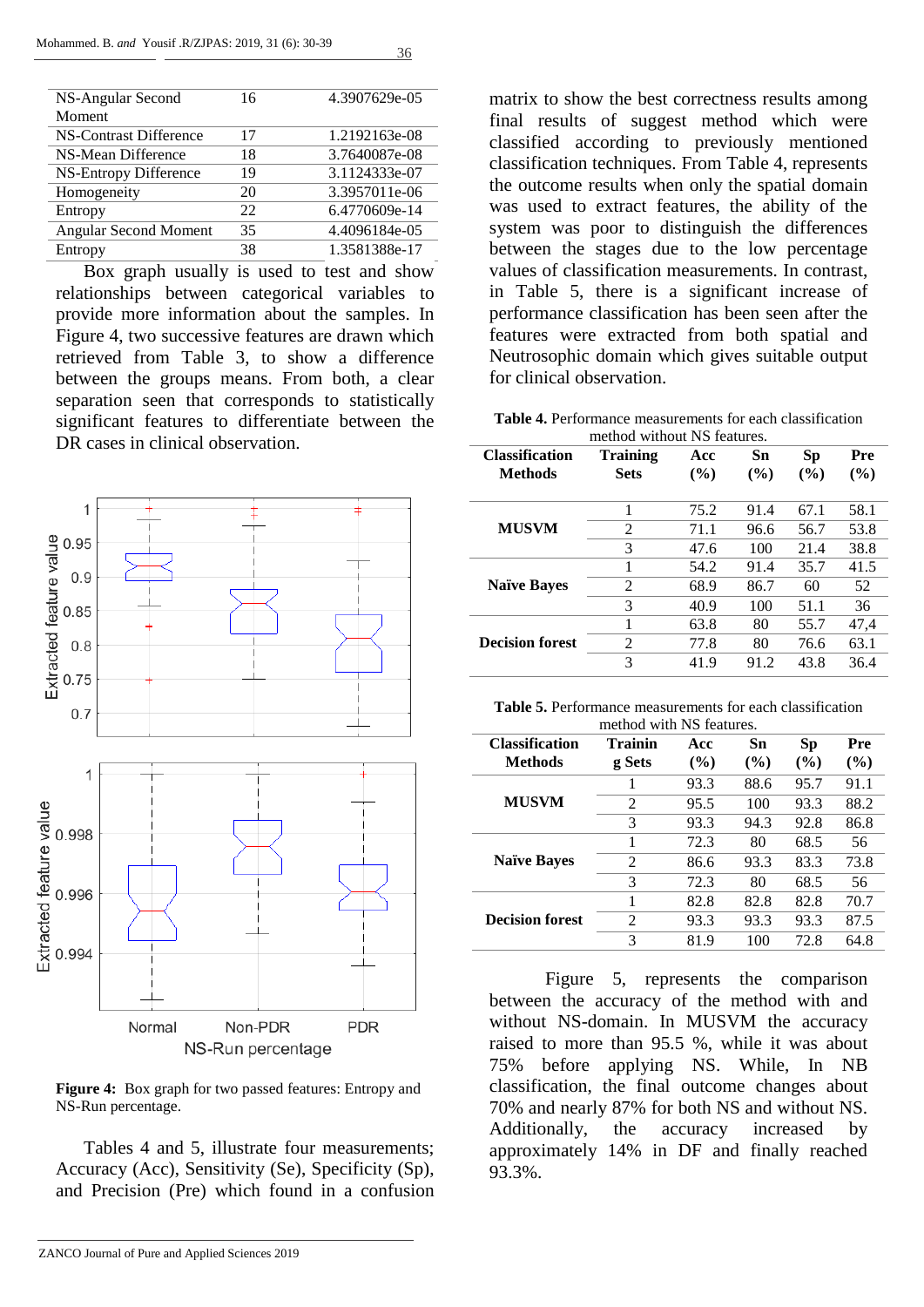The table of confusion matrix is drawn in Figure 6, describes the superior of the method due to the less inequality between actual and predicted data set classes. Among the all estimations less than %6 error occurred. In Contrast, best performance measurement achieved from MUSVM classifier for diagnosis the preferred stages in diabetic retinopathy with average accuracy about 95.5%.



**Figure 5.** Accuracy improvement by NS-domain.



**Figure 6:** Confusion matrix table.

## **3. DISCUSSION**

Many authors suggested different methods to automatically classify the DR stages. Nayak et al., applied two texture features; Area of blood vessels and exudate area on 140 fundus images contain Normal, Non-PDR, and PDR cases to extract the main different characteristics between the images. The data was classified by ANN classifier [\(Nayak](#page-9-23) *et al.*[, 2008\)](#page-9-23).To analyze the abnormal signs from

early stage of DR with normal stage , Reza et al., extracted hard exudate, cotton and wool spots, and large plaque of hard exudate from 60 images and classify them according to Normal, Mild, Moderate, and severe stages. To find the information gain within the method, Decision support system was used [\(Reza and Eswaran,](#page-9-24)  [2011\)](#page-9-24). Five texture features were extracted from 238 fundus images that divided onto Normal, Non-PDR, PDR, and macular edema. In this work, the features were fed into SVM classifier to evaluate the performance the model [\(Acharya](#page-8-3) *et al.*[, 2012\)](#page-8-3). Nornoha et al., used fundus retinal images to classify 272 fundus images according to normal, mild glaucoma and sever glaucoma by using feature-based machine learning classification approach. For this aim,  $3<sup>rd</sup>$  order cumulant features was used. Then, the images fed into 10-fold cross validation technique and tested by SVM classifier [\(Noronha et al., 2014\)](#page-9-17). In another work has been done by Mane et al., hybrid features named holo-entropy features applied on 130 fundus images to

extract retinal blood vessel area and optic disk region on a set of images which contain Normal and DR images. Finally, the images were classified by using decision tree classification technique [\(Mane and Jadhav, 2017\)](#page-9-25). An automated classification method approached by Islam et al., to classify 180 fundus images according to normal and PDR. In this approach, bag of words model with Speeded Up Robust Features utilizes; 87 images contain microaneurysms, haemorrhages hard exudates, and soft exudates. For a classification purpose, the data split into %65 and %35 training-testing sets. The performance achieved by SVM classifier (Islam *et al.*[, 2017\)](#page-9-26).Table 6, represents a list contains a performance measurement comparison between some recently related works and our approached method for automatically diagnosis DR.

#### **4. CONCLUSIONS**

Diabetic retinopathy is a global disease of vision loss. It happens in the retina in the back of the eye due to the complication of diabetes inside blood vessels. It ends with blindness if left untreated. Screening is a key part of the diagnosis of early stages of that disease. In this

ZANCO Journal of Pure and Applied Sciences 2019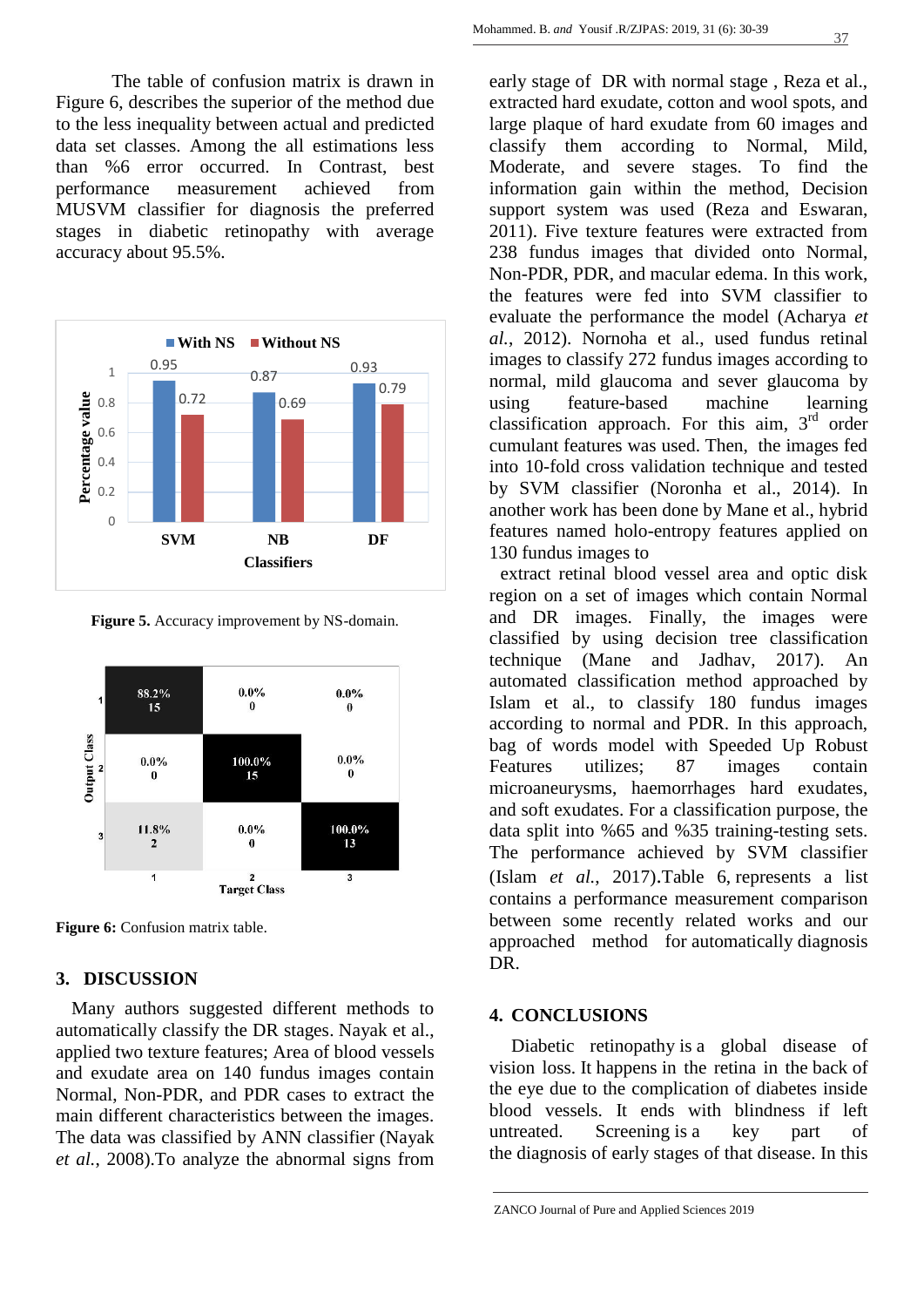paper a new way offered to automatically classify fundus images according to Normal, Non-PDR, and PDR groups. The standard images are available in DRIVE project database. The images were extracted using statistical and textural features based on neutrosophic set domain. About thirty-eight features in both domains were applied on images to generate a feature vector. Among them, only sixteen succeeded features selected by ANOVA1 which are viable in medical practice. The collected features were undergone MUSVM, NB, and DF classification models after the data was split into training and testing sets by using three-fold cross validation technique. After analyzing the dataset, the results in MUSVM classifier represented that the suggested method able to classify the DR images with best performance measurement: accuracy 95.5%, sensitivity 100%, and specificity 93.3%. So, the system can be used

as a second tool by ophthalmologists to check DR.

#### **Conflict of Interest**

There is no conflict of interest.

| Table 6. Comparison between related works. |
|--------------------------------------------|
|--------------------------------------------|

| Author<br>(Year) | No. of<br>images | <b>Features</b>         | <b>Performance</b> | Acc<br>(%)               | <b>Sn</b><br>(%) | <b>Sp</b><br>$(\%)$ | <b>Detection</b>  |
|------------------|------------------|-------------------------|--------------------|--------------------------|------------------|---------------------|-------------------|
| (Nayak et al.,   |                  |                         |                    |                          |                  |                     | Normal, Non-PDR,  |
| 2008)            | 140              | Texture                 | <b>ANN</b>         | 93                       | 90               | 100                 | and PDR           |
| (Reza and        |                  | Hard and soft           | Decision support   |                          |                  |                     | Non-PDR           |
| Eswaran.         | 60               | exudate area            | system             | 97.2                     | 100              | 97                  |                   |
| 2011)            |                  |                         |                    |                          |                  |                     |                   |
| (Acharya et      |                  | <b>Texture Analysis</b> |                    |                          |                  |                     | Normal, Non-PDR,  |
| al., 2012)       | 238              |                         | <b>SVM</b>         | $\overline{\phantom{a}}$ | 98.9             | 89.5                | PDR, and Edema    |
| (Noronha et      |                  | Higher order            |                    |                          |                  |                     | Normal, mild, and |
| al., 2014)       | 272              | statistics              | NB                 | 92.6                     | 100              | 92                  | moderate\severe   |
| (Mane and        |                  | Hybrid holo-            |                    |                          |                  |                     | Normal and        |
| Jadhav, 2017)    | 130              | entropy, and            | DF                 | 97                       | 96.7             | 96.4                | abnormal          |
|                  |                  | wavelet                 |                    |                          |                  |                     |                   |
| Islam et al.,    |                  | Speeded Up              | <b>SVM</b>         |                          |                  |                     |                   |
| (2017)           | 180              | <b>Robust Features</b>  |                    | 94.4                     | 94.8             | 94                  | Normal and DR     |
| Our proposed     |                  | Neutrosophic            |                    |                          |                  |                     | Normal, Non-PDR,  |
| method           | 150              | and Statistical         | <b>MUSVM</b>       | 95.5                     | 100              | 93.3                | and PDR           |

#### **References**

- <span id="page-8-2"></span>ACHARYA, U. R., LIM, C. M., NG, E. Y. K., CHEE, C. & TAMURA, T. 2009. Computer-based detection of diabetes retinopathy stages using digital fundus images. *Proceedings of the institution of mechanical engineers, part H: journal of engineering in medicine,* 223**,** 545-553.
- <span id="page-8-3"></span>ACHARYA, U. R., NG, E. Y.-K., TAN, J.-H., SREE, S. V. & NG, K.-H. 2012. An integrated index for the

identification of diabetic retinopathy stages using texture parameters. *Journal of medical systems,* 36**,** 2011-2020.

- <span id="page-8-0"></span>AHMED, R. M. 2016. Using Logistic Regression to Distinguish Between Fatty and Fibroid Masses in Medical Imaging (Ultrasound Image). *ZANCO Journal of Pure and Applied Sciences,* 28**,** 193-201.
- <span id="page-8-1"></span>ALSMADI, M. K. 2017. An efficient similarity measure for content based image retrieval using memetic